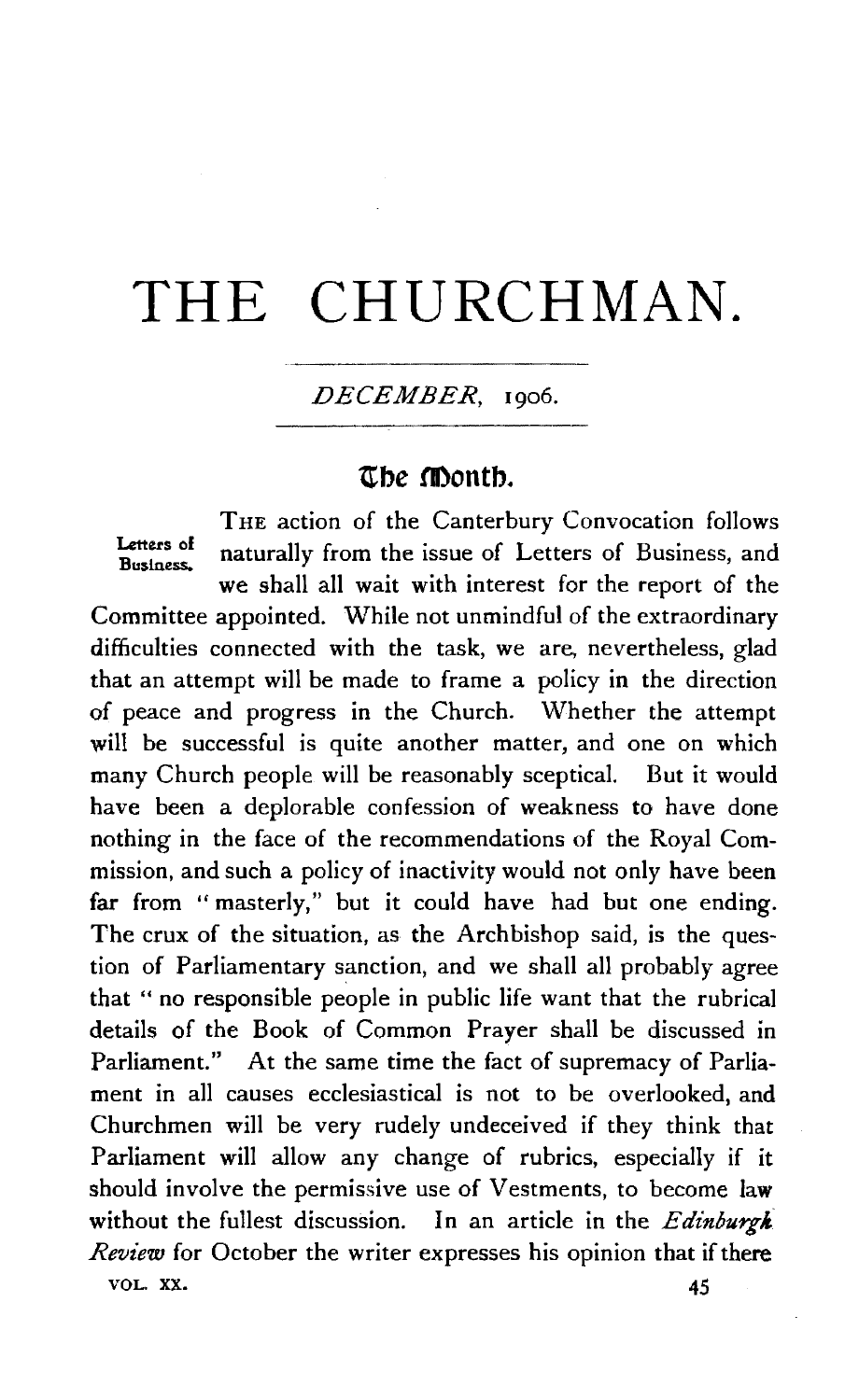was a general agreement within the Church as to the precise character of the reforms desired, Parliament would give sympathetic hearing, having regard, of course, to what is right and fitting to the general interests of the entire people. But it is pointed out that the real difficulty in making any reforms is the divergent principles held by its various sections, and the question is asked whether, if the Church of England were disestablished, it would be possible to create any authority to which all its sections would defer. The writer's conclusion is, " We greatly doubt it." He is not alone in this doubt. However, we shall soon see whether anything like an agreement is possible when the Report of the Committee of Convocation appears.

Meanwhile, many Church people are asking Recommenda- whether the view of the Royal Commission that all its recommendations are of a piece and should be considered together, is any reason for not taking action on Recommendation I., with reference to Roman practices. The now well-known words, " promptly made to cease," seem to imply immediate action, and yet so far nothing seems to have been done. It is, of course, arguable that a change of rubric will make the cessation of these disorders and illegalities easier for the offenders, and yet it is difficult to believe that this is the only reason for not taking immediate steps to put an end to the practices. The following words of the *Edinburgh Review* seem to us to sum up the situation very definitely and conclusively :

"The public will watch with interest the response of the Bishops to this appeal. The Episcopal leaders of the Church of England are themselves on their trial. There *is* 'a line of deep cleavage' of opinion . . . and it cannot be concealed under pious aspirations for comprehension. . . . The attitude of the Bishops has so far been one of opportunism. But that attitude cannot any longer be maintained if respect is to be paid to the principles of the Reformation. It is impossible to be at the same time on the Romeward and on the Protestant side of this 'line of deep cleavage.' We are not speaking of this, or that, or the other 'practice,' but of the principles and doctrines which these practices indicate. It is certain that the Church of England will not long remain constitutionally, or in any sense the National Church, if its leaders show themselves indifferent to those great principles for which in the sixteenth century our Reformers success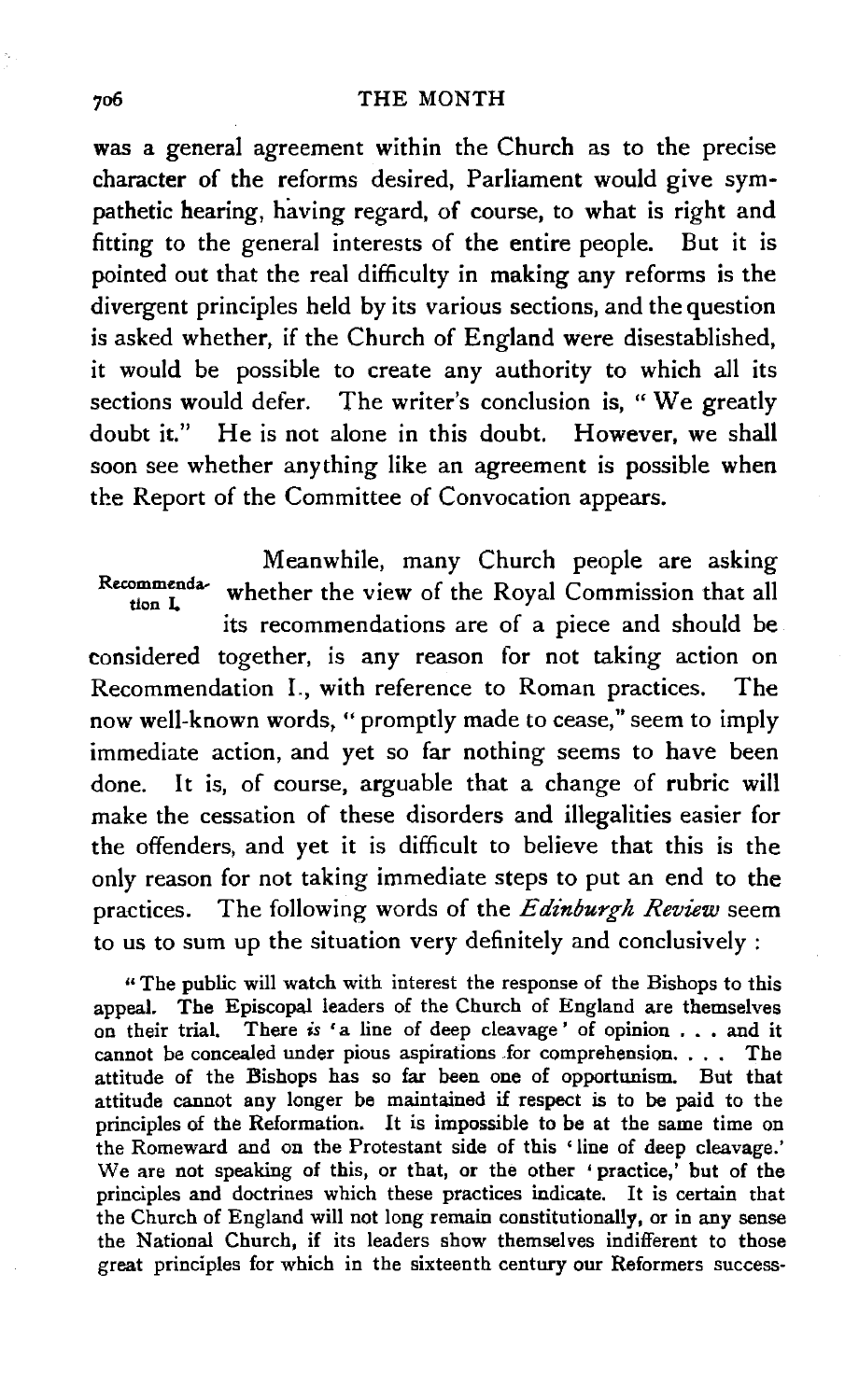fully struggled. . . . The nation probably cares little for the precise amount of 'vesture' or 'ornament' to be authorized by the new rubrics, but it wishes to feel assured that in the deep cleavage dividing the Reformed Churches from Rome the Church of England fearlessly maintains the principles of the Reformation. It will be a serious matter for the Church if the clergy and laity should tend in different directions. Of the leaning of the vast majority of Evangelical laymen on these controversial subjects, no well-informed person can have a doubt."

The English HymnaL The action of the Bishop of Bristol in prohibiting this book has been followed by that of several other Bishops, including the Archbishop of Canterbury, and the Bishops of Winchester, Durham, Exeter, Oxford, and Liverpool; and though not going so far as prohibition, they have expressed, in unequivocal terms, their objection to the introduction of the book. This is all very satisfactory, though we confess that we are puzzled over the Archbishop of Canterbury's reply to the editors of the Hymnal. After expressing his disapprobation of the book on doctrinal grounds, his letter seems almost to withdraw from that position by declining to charge the editors with "heresy." Yet, as the Archbishop speaks of the book as teaching "doctrines contrary to the express teaching of the Church," the book is either "heretical" or it is not. In the letters of the Bishops of Oxford and Liverpool one point of very great importance is made, which has a far wider application than that to the Hymnal now in question. Both Dr. Paget and Dr. Chavasse refer to the argument sometimes employed, that as long as the objectionable hymns are not used in public worship no harm is done. They point out, however, that as the book must necessarily be in some sense a companion to the Book of Common Prayer, it will be used in homes, and thus help to create an atmosphere. We venture to hope that these words will be heeded by those who are inclined to introduce any popular and widely-used hymnal simply because of its popularity and wide use, regardless of the erroneous teaching of some of its hymns. Even though such hymns are never used in church, the adoption of a book must necessarily have an effect upon young lives and homes. It is scarcely too much to say that the

707

 $45 - 2$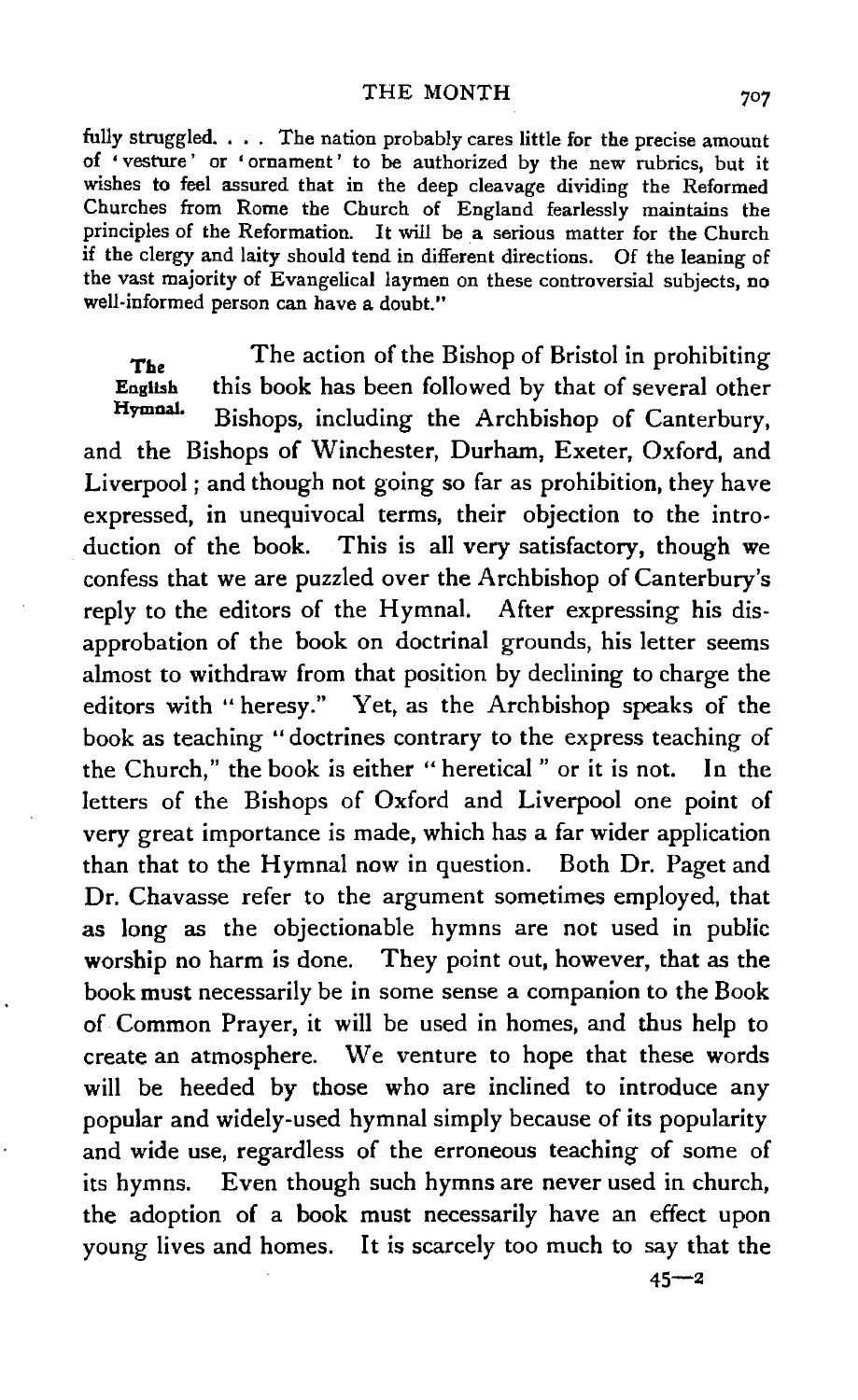use of a hymn-book is one of the most important factors in the formation of character and of tone and habits of devotion.

The Education BilL As the House of Lords is still discussing the Bill at the moment of writing these lines it is impossible to foresee the ultimate result of their deliberations, but sufficient has been done to show that the changes made by the Lords are no mere amendments, but a practical reconstruction of the Bill. It is perfectly obvious to all that such drastic alterations will not be accepted by the House of Commons; and unless it was the intention of the House of Lords in making these amendments to have something to bargain with, it is difficult to see what good can have been done by making them, for most of the changes are certain to be rejected by the Commons. It cannot be for the good of the Church or for education that controversy should be thus intensified, for it has been bitter enough for months past. Nor can it be to the interests of the Church to appear to be on the side of those who are in any case opposing the declared will of the people as represented by the present House of Commons. In any conflict which may be impending between the Lords and Commons it will be disastrous if the Church should seem to take sides against the people. The Education Question is thus at the mercy of extremists, and the one thing most likely to suffer is religion in the schools. We believe that if the Lords had been content to affirm the necessity, subject to a conscience clause, of religious education being provided in all schools, instead of being left to the mercy of a local education authority, they would have rallied almost the whole country to their side. As it is, the alterations made have provoked a conflict which, in our judgment, can only end in disaster for the Church and for the cause of religion in our schools. Is it too late to hope that wiser counsels will even \ now prevail? The man who will initiate a movement for compromise will merit and gain the gratitude of the entire nation, which is certainly growing both weary and annoyed with all this strife over religion.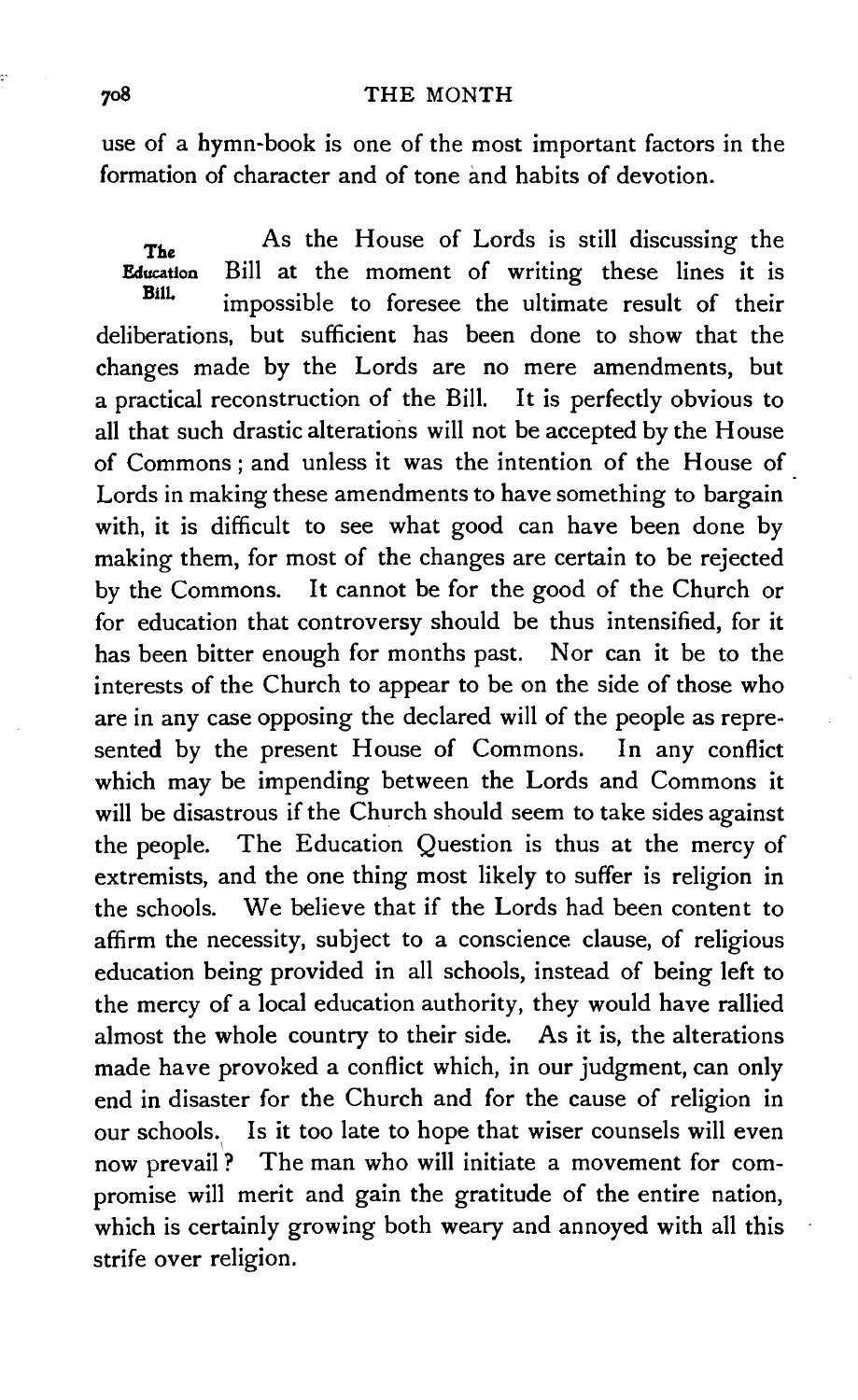Anglican Missions in a paper at the Barrow Church Congress, which was India. Canon C. H. Robinson, of the S.P.G., read as bold as it was able. He pointed out that our Church is only doing a comparatively small part of the work of evangelizing India. He spoke of its work as "altogether insignificant," and said that of the Native Christians "less than one-ninth are connected with our Church, or any Church in communion with us." Our contemporary, the *Layman,* has taken the matter up, and has elicited from Sir Charles Elliott, Bishop Hodges, Mr. Eugene Stock, and others some valuable contributions. There does not seem to be any attempt to deny Canon Robinson's statement, though certain modifying considerations are brought forward by some of the writers. As Bishop Hodges rightly said, it is impossible not to sympathize with the expression of regret and shame that our national Church should not be in· the vanguard of Indian Missions, but, on the other hand, Nonconformists claim to represent a large part of the British Christianity, and they have their duties no less than Churchmen. In a fine spirit Bishop Hodges says, that to those who regard Episcopal government of the *bene esse* rather than of the *esse* of the Church, the question does not present so serious an aspect, for Churchmen and Nonconformists are working side by side in the face of heathendom in spite of all their ecclesiastical differences. We should remember, too, that there are no Nonconformists in America, and although the large part of the Missions in India are non-episcopal in form, they represent some of the finest and best missionary work in any of the fields.

.. Supper, Sacrifice, and Sacrament." At a recent meeting in Liverpool Bishop Chavasse gave an address on the Holy Communion, in which he described that ordinance as " at once a supper, a sacrifice, and a sacrament." On each of these points the Bishop gave some clear and suggestive teaching. The sacrificial aspect was shown to consist of the presentation of ourselves, our souls, and bodies. The sacramental character was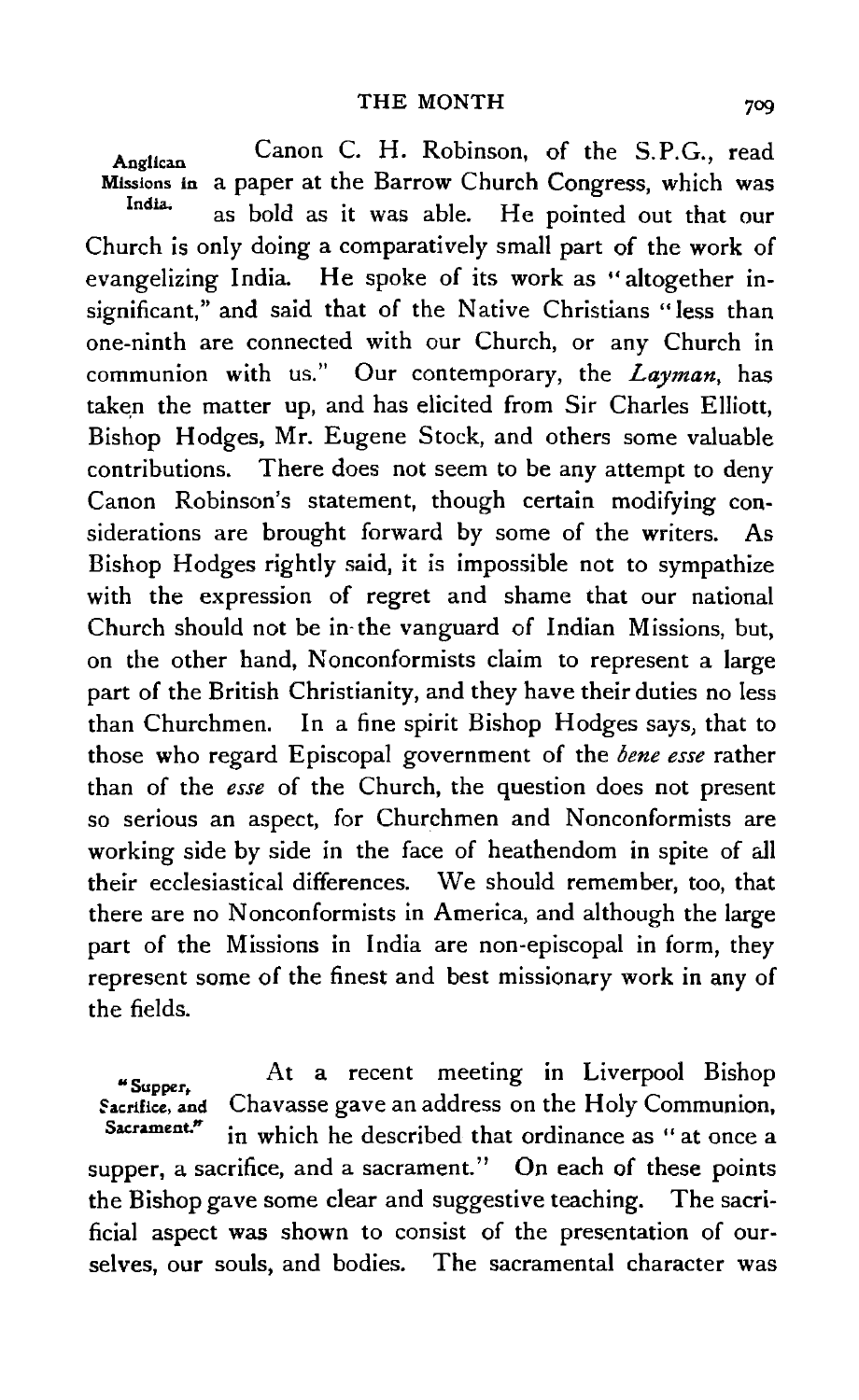discussed by showing the differences between the Roman, Lutheran, and Anglican views. These are the Bishop's words on this point:

"We, following the teaching of our Church as set forth by Richard Hooker, one of the greatest exponents of her doctrine, hold that grace is not in the bread and the wine, as it is not in the water of baptism, but received directly into the heart of the faithful communicant from Christ Himself our Host."

In speaking of the Holy Communion as a supper, the Bishop said that "from boyhood he himself had been accustomed to attend evening Communion, and saw no reason for discontinuing it." All this is "wholesome doctrine and necessary for these times," and we are grateful for the Bishop's clear, positive statement of the true doctrine on this subject. If these views on the Holy Communion were universally taught in our Church there would soon be an end to all controversy.

New Testament Canon Knowling's paper at the Church Congress, Criticism. Dr. Sanday's recent lectures in Oxford, and have helped to familiarize very many with the fact, now becoming more and more evident, that the very principles of criticism which have long been applied to the Old Testament are being directed to the New with exactly similar results. For instance, Wellhausen, whose name is so familiar in connection with Old Testament Criticism, has turned his attention to the Gospels, and, as a result of the so-called scientific treatment of the life of Jesus, we are being robbed not only of the supernatural birth, but also of the supernatural resurrection. Canon Knowling's words are worth quoting in this connection. Speaking of a recent book, he says:

" Professor Schmidt is examining the evidence for the Resurrection. In the opening verses of I Cor. xv. we have the earliest account of the appearances of the risen Jesus. What treatment shall we afford to this record ? It is not unlikely that we have in it a later insertion ! Thus, then, if we wish to get rid of the greatest Christological passages in the New Testament-if we wish to get rid of the definite statements as to our Lord's Virgin Birth or His Resurrection from the dead on the third day-we have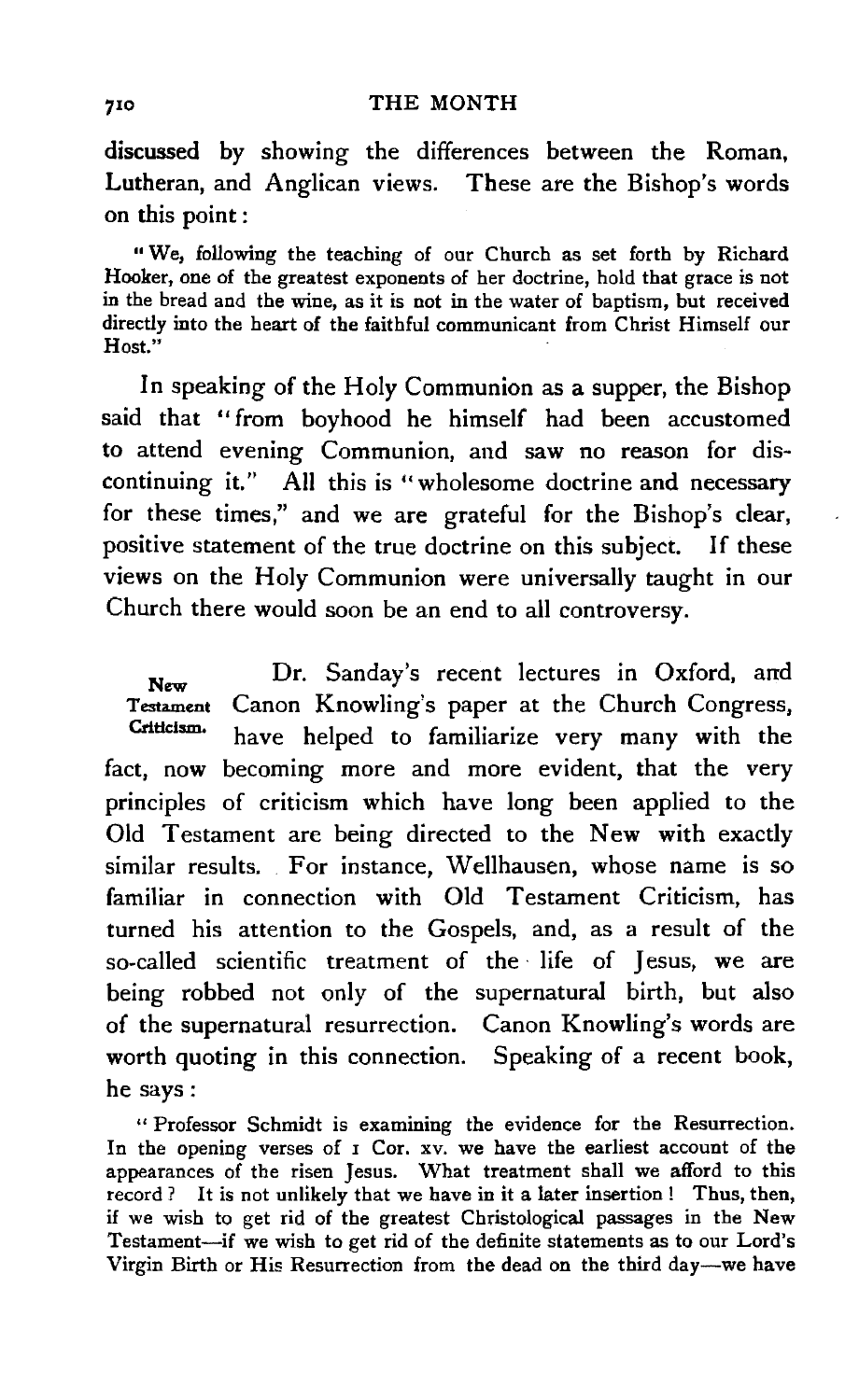only to maintain, upon grounds which we may well hesitate to describe as scientific, that this is an insertion or that is an interpolation, and the thing is done. Men are never tired of bidding us treat the Bible like any other book. I ask you, What other book would be treated as these critics presume to treat the Bible?"

This question may well be asked. If any other book were treated in this way it would call down the scorn and contempt of the best literary critics. As the late Bishop Stubbs said in one of his charges :

" It is the fact that the Bible is like no other book that has led critics to apply to it methods of arbitrary, wanton, and conjectural criticism which, applied to Greek, or Roman, or Anglo.Saxon literature, would be laughed out of court."

Yet already we seem to observe signs of a reaction. Men are crying out for a Christ that will satisfy the heart, a religion that will give peace to the conscience and victory over sin. This is utterly impossible in a merely human Christ. The supernatural is an absolute necessity for human life.

"The Real Objective Presence.'' It is evident from recent letters in the papers that the extreme party is becoming alarmed by the effects of the Royal Commission on public opinion. In particular it is thought that an attack is being made on a belief in the real objective presence of our Lord in the Holy Communion "under the forms of bread and wine." Those who are expressing these fears are undoubtedly right in seeing that this doctrine is at the very heart of the controversy, for if it is not true the edifice of sacramentarianism, as it is held to-day, crumbles to pieces at once. And it is just the truth of this view that we venture to challenge by saying that the Church of England knows nothing whatever of a real objective presence in the forms of bread and wine by virtue of the prayer of consecration. Vogan's answer to Pusey has never yet been faced by the extreme Anglican party, and coming to the present day we have the following words of the Principal of the Leeds Clergy School in the admirable pamphlet, " The Thing Signified," to which we referred on a former occasion :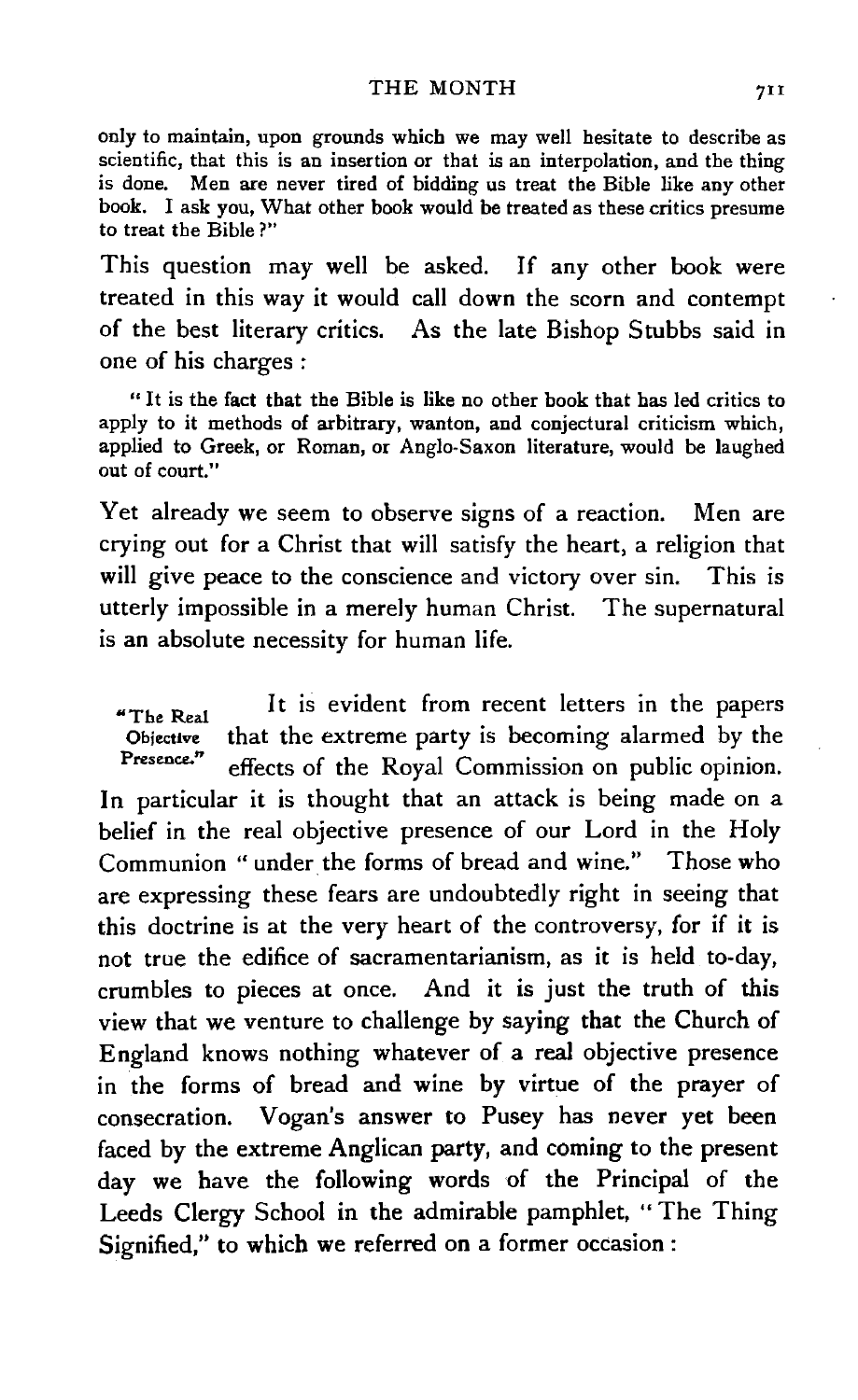" The formularies are conspicuously silent on the subject of a real presence in the elements themselves, and I should argue that, at least prior to the Tractarian movement, this silence has, in spite of varieties of expression, been maintained by representative theologians. To reopen the question is, in my judgment, to swerve from the Anglican method-to depart from the Anglican spirit-and this, unless we are convinced of their essential unsoundness, it does not seem to me that we are warranted in doing."

We believe that these words exactly express the truth on this subject, and a reference on Mr. Dimock's well-known works, as well as to the letters of the Bishop of Edinburgh, which appeared in the *Guardian* a few years ago, will clearly prove it. There is no fact so historically certain as that from 1552 onwards, the doctrine of a real objective presence in the elements has never formed part of the teaching of the English Church.

The Bishop of Oxford's now been published, and is worthy of careful atten-Charge. The Bishop of Oxford's Visitation Charge has tion. Coming from Dr. Paget, it is not too much to speak of it as a document of great significance, and its importance may be the more readily appreciated in the light of a pamphlet by an Oxford layman that appeared just before the delivery of the charge, in which the Bishop was somewhat severely dealt with, and a plea made for nothing more or less than undisguised Roman Catholicism in the English Church. When a writer like this Oxford layman, who was quoted by Lord Halifax at the Church Congress, can speak of the principles of the Reformation as to be repented of with tears and ashes, we can the more readily understand the importance of the Bishop of Oxford's measured treatment of the question arising out of the Royal Commission. Some have criticised the Bishop for not pronouncing more definitely against the men who have been guilty of illegalities; but perhaps Dr. Paget's words are all the more significant by reason of the absence of this expression of disapproval. The Bishop goes to foundation principles, and looks at facts from this standpoint. His words on Reservation and Invocation of the Virgin Mary, and his